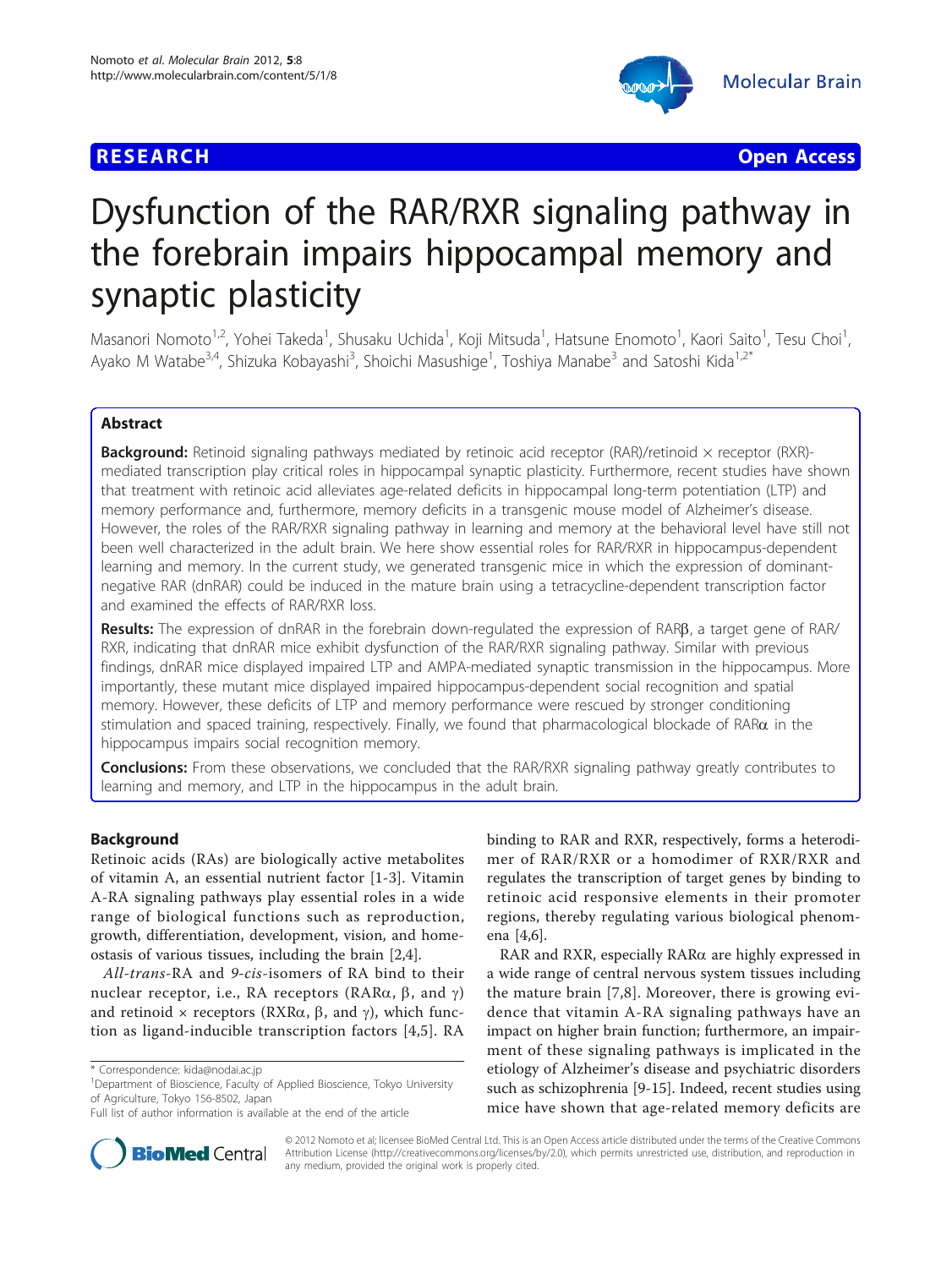associated with the hypo-function of vitamin A-RA signaling pathways and these deficits are restored by treatment with RA or supplementation of vitamin A [[16,17](#page-13-0)].

Importantly, deletion of the RAR $\beta$  or RAR $\beta$ /RXR $\gamma$ genes leads to deficits in hippocampal synaptic plasticity, e.g., long-term potentiation (LTP) and long-term depression (LTD) [[18\]](#page-13-0). Similarly, vitamin A-deficient mice display impaired hippocampal LTP that is rescued by treatment with RA [\[19](#page-13-0),[20\]](#page-13-0). These findings strongly suggest that the RAR/RXR signaling pathway plays critical roles in hippocampal LTP and LTD. However, the roles of the RAR/RXR signaling pathway in learning and memory have not been well characterized in the mature brain, especially in the hippocampus. Indeed, previous genetic studies have shown that mice lacking the RARB or RARB/RXRy genes displayed deficits in motor coordination that made it difficult to estimate their learning and memory abilities [[21\]](#page-13-0). However, these studies suggested that loss-of-function of the RAR/RXR signaling pathway impairs spatial learning and memory [[18\]](#page-13-0). Additionally, these studies did not exclude the possibility that genetic depletion of the RAR/RXR genes leads to some developmental changes in the brain.

In the current study, we tried to understand the roles of the RAR/RXR signaling pathway in hippocampusdependent learning and memory and in hippocampal synaptic plasticity. To do this, we generated conditional mutant mice in which the expression of a dominantnegative mutant of  $RAR\alpha$  could be induced in the forebrain using a tetracycline-dependent transcription factor, and performed electrophysiological experiments and hippocampus-dependent memory tasks using these transgenic mice. Furthermore, we examined the effects of pharmacological inhibition of  $RAR\alpha$  in the hippocampus on memory performance.

## Results

RARs, especially RARa, are abundantly expressed in the forebrain, including the hippocampus [[7](#page-13-0),[8\]](#page-13-0). To understand the roles of the RAR/RXR signaling pathway in learning and memory and synaptic plasticity, we examined the effects of impaired RAR/RXR function in the forebrain. To do this, we generated mutant mice in which a dominant-negative mutant of  $RAR\alpha$  (dn $RAR$ ) was expressed specifically in the forebrain using a tetracycline system [[22-25\]](#page-13-0). This mutant protein, lacking the C-terminus (amino acid (aa) 403-462) of  $\text{RAR}\alpha$  (aa 1-462), forms a heterodimer with RXR, but is unable to induce transcriptional activation [[26](#page-13-0)]. In these mutant mice, a tetracycline-dependent transcriptional activator (tTA) expressed in the forebrain activates the expression of dnRAR specifically in this brain region in the absence of tetracycline, whereas the expression of dnRAR is suppressed when the mice are administrated doxycycline (Dox), a derivative of tetracycline, in their drinking water (Figure [1A](#page-2-0)).

#### Generation of dnRAR mice

We first generated two lines (H02 and H06) of mutant mice that express dnRAR fused with an HA-tag at the Nterminus under the control of a tetracycline-responsive element (TRE)-dependent promoter (TRE-dnRAR mice) [[27\]](#page-13-0). These mutant mice were crossed with transgenic mice that express tTA in the forebrain under the control of the  $\alpha$ CaMKII promoter, which displays strong activity in the forebrain including the hippocampus, cortex, and amygdala (CaMKII-tTA mouse) [\[24](#page-13-0)], generating 2 lines of CaMKII-tTA/TRE-dnRAR double transgenic mice (dnRAR H02 and H06 mice).

To decrease the effects of dnRAR expression on the development of the forebrain, transgenic mice and wildtype (WT) littermates were treated with Dox until they were 8 weeks old and they were then housed without Dox-treatment to induce the expression of dnRAR (transgene OFF - transgene ON; OFF/ON; Figure [1B\)](#page-2-0). For the control groups, dnRAR H06 mice were treated with Dox throughout their lifetime (transgene OFF; OFFdnRAR mice) and OFF/ON-dnRAR H06 mice were treated again with Dox for 4 weeks following withdrawal of Dox for 4 weeks (transgene OFF-transgene ON-transgene OFF; OFF/ON/OFF-dnRAR mice; Figure [1B\)](#page-2-0).

We next performed expression analysis of dnRAR in the forebrain and hippocampus of dnRAR H02 and H06 mice. Northern blot analysis using a specific probe for the 3'-untranslated region (UTR) of dnRAR mRNA revealed that dnRAR mRNA was expressed in the forebrain and hippocampus of the 2 OFF/ON double transgenic lines (Figure [1C\)](#page-2-0). Importantly, dnRAR H02 mice displayed higher levels of dnRAR mRNA expression than the dnRAR H06 mice. Consistently, Western blotting using an anti-HA antibody showed the expression of dnRAR in the hippocampus of OFF/ON-dnRAR H06 mice (Figure [1D\)](#page-2-0). Importantly, the expression of dnRAR was not detectable in the hippocampus of OFF/ON/OFFdnRAR H06 mice. These observations indicated that the dnRAR mice express dnRAR in the forebrain, including the hippocampus, in a Dox-dependent manner.

We finally examined the effects of dnRAR expression on RAR/RXR-dependent gene expression in the forebrain. To do this, we analyzed the expression levels of RARb, a target gene of RAR/RXR [[1,28\]](#page-13-0), in the forebrain and hippocampus using Northern blotting and quantitative RT-PCR (qRT-PCR) (Figure [1E, F](#page-2-0), respectively). One-way analysis of variance (ANOVA) of the Northern blotting results revealed a significant effect of genotype on RARb expres-sion (F<sub>(2,21)</sub> = 5.953, p < 0.05; Figure [1E\)](#page-2-0). The *post hoc* Newman-Keuls test revealed that the expression levels of RARb mRNA in the forebrain of OFF/ON-dnRAR H02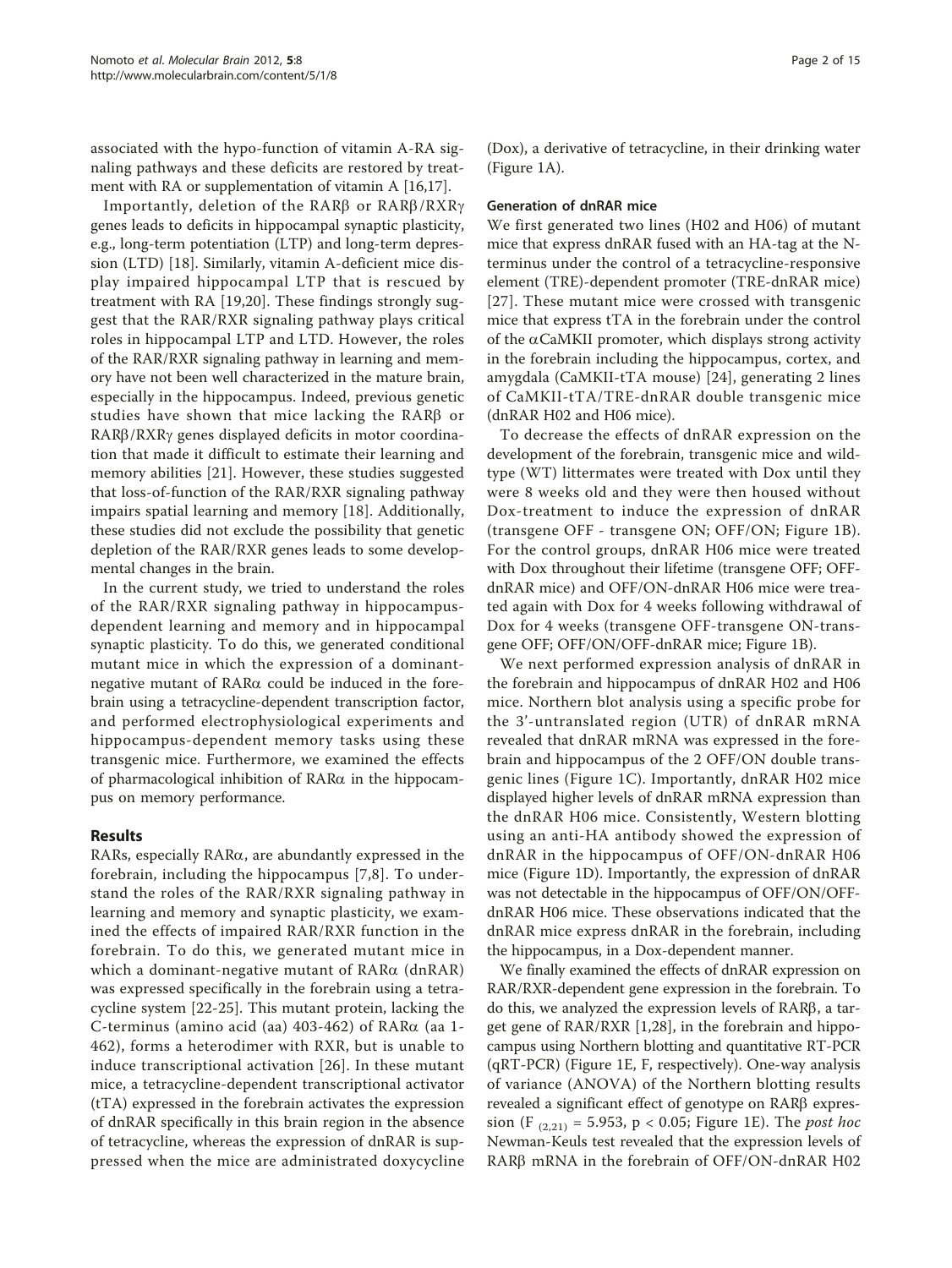<span id="page-2-0"></span>

shows the expression of dnRAR mRNA (2.8 kbp) and GAPDH mRNA (1.3 kbp) as an internal control, respectively. (D) Western blot analysis of dnRAR protein in the hippocampus of dnRAR H06 mice and WT littermates. The upper panel shows the expression of a 50-kDa protein corresponding to dnRAR. The upper arrow indicates non-specific binding and the lower arrow indicates dnRAR protein. The lower panel shows the expression of  $\alpha$ -tubulin as an internal control. (E) Northern blot analysis of RARB mRNA in the forebrain of dnRAR H06 and H02 mice and WT littermates. The lower panel indicates the quantification of RARb mRNA levels in the forebrain of dnRAR H06 and H02 mice and WT littermates (WT,  $n = 8$ ; H06,  $n = 8$ ; H02,  $n = 8$ ). The levels of RAR $\beta$  mRNA were normalized according to the GAPDH signal. \*p < 0.05, compared with WT littermates. (F) qRT-PCR analysis of RARB mRNA in the hippocampus of dnRAR H06 and H02 mice and WT littermates. Quantification of RARB mRNA levels in the hippocampus of OFF/ON-dnRAR H06 mice, OFF/ON/OFF-dnRAR H06 mice, and WT littermates (WT, n = 29; OFF/ON, n  $=$  24; OFF/ON/OFF, n = 16). The levels of RARB mRNA were normalized according to the levels of GAPDH mRNA. \*p < 0.05, compared with the other groups. Error bars indicate SEM.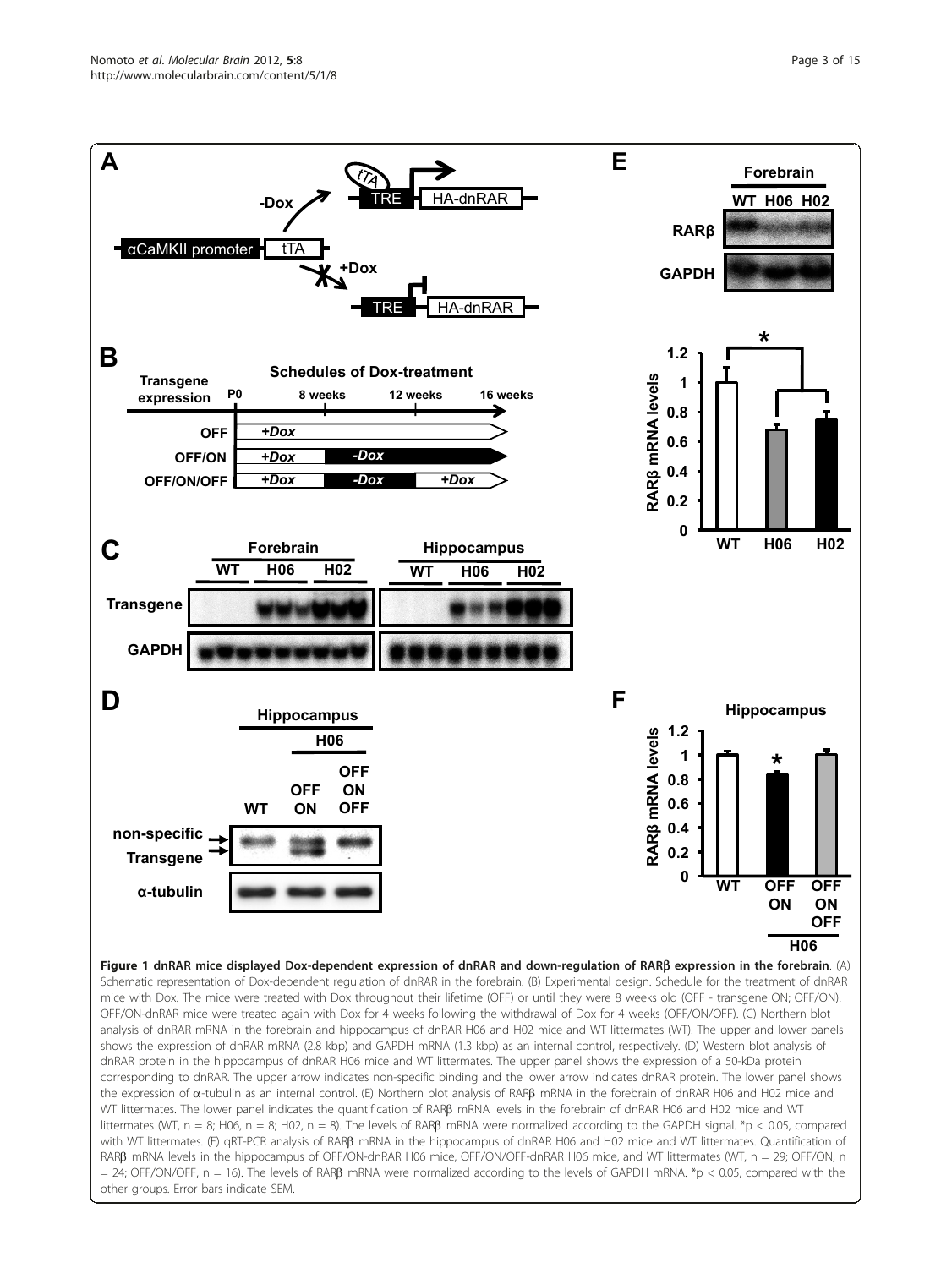and H06 mice were significantly lower than in WT mice (p < 0.05). Additionally, dnRAR-H06 mice displayed slightly lower expression levels of RARB mRNA than dnRAR-H02 mice, although this difference was not statistically significant. Similarly, qRT-PCR showed that OFF/ ON-dnRAR H06 mice displayed significantly lower expression levels of RARb mRNA in the hippocampus than WT mice ( $p < 0.05$ ; Figure [1F\)](#page-2-0). Importantly, this decreased expression of RARβ mRNA in the hippocampus was rescued when these OFF/ON mice were treated again with Dox for 4 weeks (OFF/ON/OFF-dnRAR mice; OFF/ ON/OFF vs. OFF/ON, p < 0.05; OFF/ON/OFF vs. WT,  $p > 0.05$ ), indicating that the down-regulation of RAR $\beta$ mRNA is dependent on the expression of dnRAR. Collectively, these observations indicated that the expression of dnRAR decreases RARB mRNA levels in the forebrain, including the hippocampus, suggesting that dnRAR expression leads to dysfunction of the RAR/RXR signaling pathway in these brain regions. Our results indicate that the expression levels of dnRAR in the OFF/ON-dnRAR H06 mice are sufficient to downregulate RAR/RXR-target gene expression; therefore, the subsequent electrophysiological and behavioral analyses were performed using the dnRAR-H06 transgenic line.

# Basal synaptic transmission and LTP in the hippocampus of dnRAR mice

Previous studies have shown that genetic deletion of one or two RAR/RXR subtypes impaired LTP in the CA1 region of the hippocampus [[18](#page-13-0)]. To examine the effects of the impaired RAR/RXR signaling pathway on synaptic plasticity, we recorded extracellular field potentials in the CA1 region of hippocampal slices from OFF/ON-dnRAR H06 mice and WT littermates.

We investigated basal synaptic transmission in dnRAR H06 mice. We first analyzed the input-output relationships of AMPA receptor-mediated excitatory postsynaptic potentials (EPSPs) evoked by various stimulus intensities (Figure [2A](#page-4-0)). We applied a low concentration of CNQX  $(1 \mu M)$  to partially block the AMPA receptors because the fiber volleys were usually much smaller than the EPSPs [[29](#page-14-0),[30](#page-14-0)]. dnRAR H06 mice showed significantly small AMPA synaptic responses at each presynaptic fiber volley amplitude (PSFV) compared with WT mice (p < 0.05 at each PSFV). These results suggest that AMPA receptor-mediated synaptic responses were decreased in dnRAR H06 mice.

We next analyzed paired-pulse facilitation (PPF), a presynaptic form of short-term synaptic plasticity, in dnRAR H06 mice (Figure [2B](#page-4-0)). PPF was induced by a pair of afferent fiber stimulations at short intervals (50, 100, 200, or 300 ms). dnRAR H06 mice showed comparable PPF at each inter-pulse interval compared with WT mice, suggesting that the probability of release of the neurotransmitter glutamate from the presynaptic terminal is normal in dnRAR H06 mice (each interval, p > 0.05). We also analyzed post-tetanic potentiation (PTP), which is a presynaptic phenomenon (Figure [2C](#page-4-0)) [[31\]](#page-14-0). PTP was induced by conditioning stimulation (100 Hz, 1 s) in the presence of D-APV (50  $\mu$ M), an NMDA receptor antagonist. The magnitude of PTP following stimulation was comparable between dnRAR and WT mice, suggesting that short-term plasticity induced by conditioning stimulation was normal in dnRAR mice  $(p > 0.05$  at each time point).

Next, we analyzed LTP in dnRAR H06 mice. LTP was induced using a single high-frequency stimulation (one 100 Hz, 1 s train; Figure [2D](#page-4-0) and [2E](#page-4-0)). It is important to note that the stimulus strength was adjusted to obtain similar initial EPSP slope values (0.10-0.15 mV/ms) in each experiment because dnRAR H06 mice displayed impaired AMPA receptor-mediated input-output relationships compared with WT mice (Figure [2A\)](#page-4-0). WT mice displayed significant synaptic potentiation following highfrequency stimulation compared with their baseline responses ( $p < 0.05$ ; Figure [2D](#page-4-0)), indicating that single conditioning stimulation was sufficient to induce LTP in the hippocampal slices from WT mice. Conversely, dnRAR H06 mice also displayed significant LTP compared with their baseline responses ( $p < 0.05$ ). However, the magnitude of LTP in these mutant mice was significantly lower at 51-60, 111-120, and 171-180 min following the induction of LTP compared with WT littermates ( $p < 0.05$ ; Figure [2E\)](#page-4-0), although the magnitude was comparable at 21- 30 min between dnRAR H06 and WT mice  $(p > 0.05)$ , suggesting that dnRAR H06 mice failed to maintain LTP even though LTP was induced normally. These observations indicated that dnRAR H06 mice displayed impaired LTP in the CA1 region of the hippocampus.

We examined whether stronger conditioning stimulation rescues the impaired LTP observed in the dnRAR H06 mice. To do this, LTP was induced by four high-frequency stimulations (four 100 Hz, 1 s trains at 5 min intervals; Figure [2F](#page-4-0) and [2G\)](#page-4-0). WT and dnRAR H06 mice displayed significant LTP compared with their baseline responses ( $p < 0.05$ ). In contrast to the results from single conditioning stimulation, dnRAR H06 mice displayed a comparable magnitude of LTP at each time point compared with WT mice. These observations suggest that strong conditioning stimulation rescued the impaired LTP observed in dnRAR H06 mice. However, we could not exclude the possibility that strong conditioning stimulation led to saturated levels of LTP, thereby masking differences in the magnitude of LTP between WT and dnRAR H06 mice.

We finally examined short-term potentiation (STP; Figure [2H\)](#page-4-0). STP was induced by using shorter conditioning stimulation (100 Hz for 100 ms) than that used to induce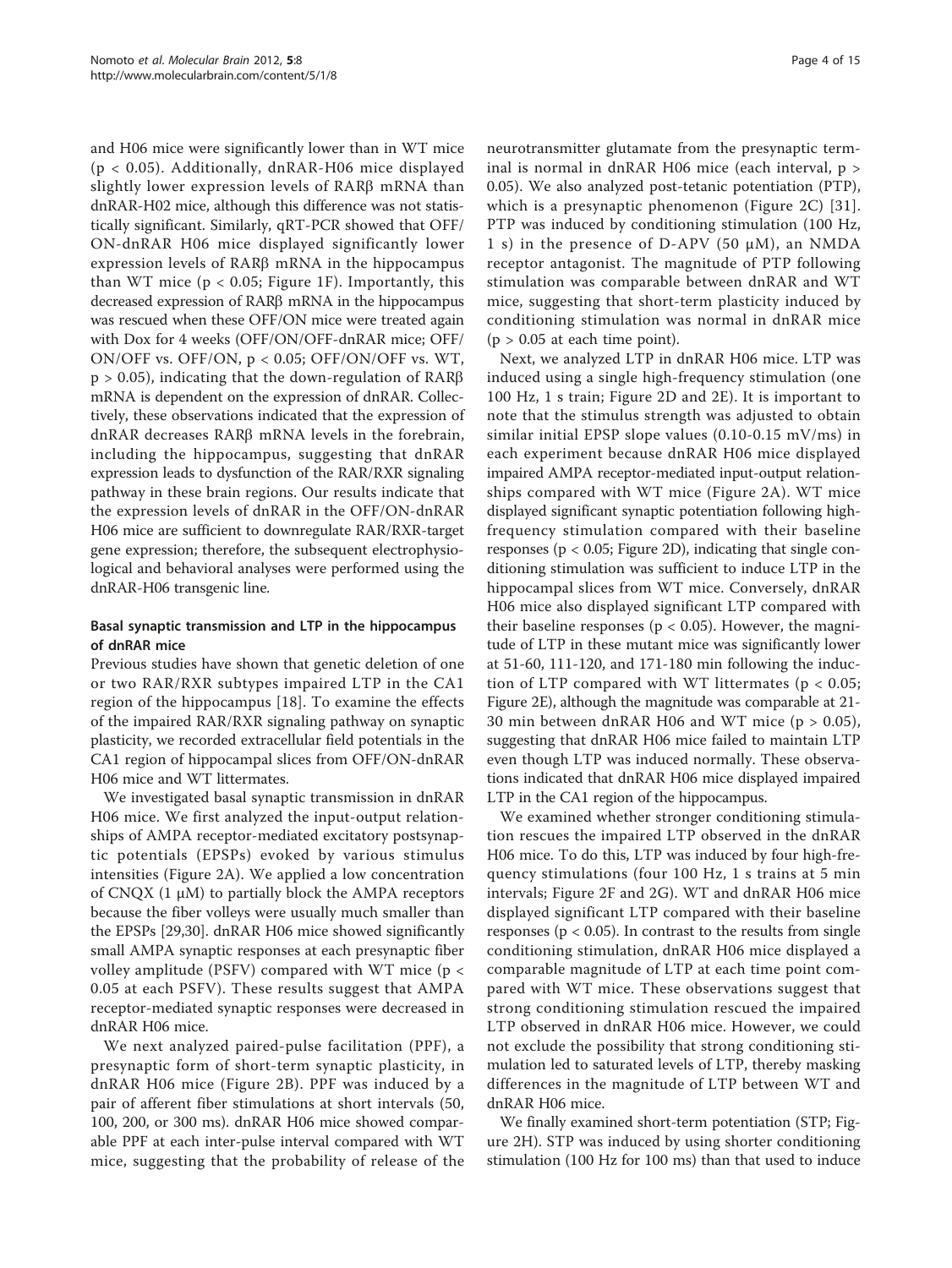<span id="page-4-0"></span>

mediated EPSP in WT ( $n = 9$ ) and dnRAR H06 ( $n = 8$ ) mice. The sample traces in the inset represent the responses evoked with the five different stimulus intensities and the stimulus artifacts were truncated. The data were first sorted by the amplitude range of the fiber volleys, and then the EPSP slopes were averaged within each range. (B) PPF induced by stimulating afferent fibers twice at intervals of 50, 100, 200, and 300 ms in WT ( $n = 9$ ) and dnRAR H06 ( $n = 8$ ) mice. (C) PTP induced by high-frequency stimulation (one 100 Hz, 1 s train) in the presence of D-APV (50  $\mu$ M) in WT (139.2  $\pm$  3.5% of baseline; n = 12) and dnRAR H06 (137.2  $\pm$  4.1% of baseline; n = 10) mice. (D) LTP induced by single conditioning stimulation (one 100 Hz, 1 s train) in WT ( $n = 30$ ) and dnRAR H06 ( $n = 16$ ) mice. The initial EPSP slopes were measured, and the values were normalized in each experiment to the averaged slope value measured during the control period (-30 to 0 min). Conditioning stimulation was applied at 0 min. The sample traces in the inset represent the EPSPs (average of 10 consecutive responses) of WT and H06 mice recorded at the times indicated by the letters. The stimulus artifacts were truncated. (E) Summary of LTP induced by single conditioning stimulation in WT and dnRAR H06 mice (21-30 min: WT, 149.5 ± 2.0%; H06, 143.9 ± 3.5%; 51-60 min: WT, 144.1 ± 2.4%; H06, 133.6 ± 3.8%; 111-120 min: WT, 133.3 ± 2.9%; H06, 118.6 ± 3.6%; 171-180 min: WT, 125.0 ± 3.3%; H06, 106.0 ± 4.2% of baseline) (t test, \*p < 0.05). (F) LTP induced by strong conditioning stimulation (four 100 Hz, 1 s trains at 5 min intervals) in WT ( $n = 6$ ) and dnRAR H06 ( $n = 9$ ) mice. The initial EPSP slopes were measured, and the values were normalized in each experiment to the averaged slope value measured during the control period (-30 to 0 min). Conditioning stimulation was applied at 0 min. The sample traces in the inset represent the EPSPs (average of 10 consecutive responses) of WT and H06 mice recorded at the times indicated by the letters. The stimulus artifacts were truncated. (G) Summary of normalized LTP induced by strong conditioning stimulation in WT and dnRAR H06 mice (21-30 min: WT, 181.4  $\pm$  3.6%; H06, 179.2  $\pm$  3.9%; 51-60 min: WT, 169.9  $\pm$  4.6%; H06, 169.0  $\pm$ 3.6%; 111-120 min: WT, 155.3 ± 5.3%; H06, 151.9 ± 5.5%; 171-180 min: WT, 141.7 ± 7.7%; H06, 136.3 ± 6.6% of baseline). (H) STP induced by short conditioning stimulation (one 100 Hz, 100 ms train) in WT (116.2  $\pm$  5.1% of baseline; n = 5) and dnRAR H06 (120.6  $\pm$  8.1% of baseline; n = 5) mice. The initial EPSP slopes were measured, and the values were normalized in each experiment to the averaged slope value measured during the control period (-30 to 0 min). Conditioning stimulation was applied at 0 min. Error bars indicate SEM.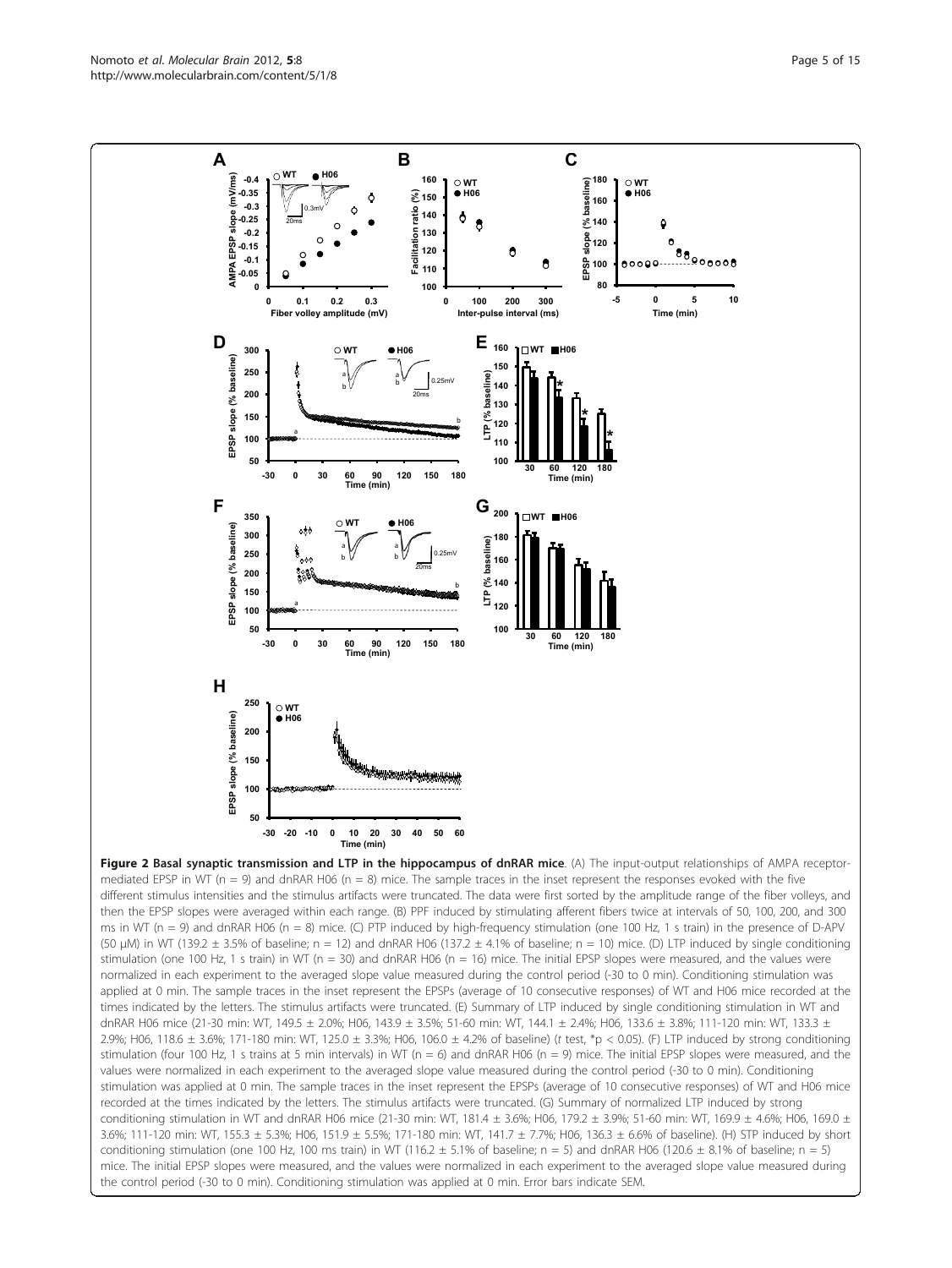LTP (100 Hz for 1 s). The magnitude of STP after induction was comparable between dnRAR H06 mice and WT littermates ( $p > 0.05$ ). These observations suggest that dnRAR H06 mice displayed normal STP.

Taken together, our observations confirmed previous observations that dysfunction of the RAR/RXR signaling pathway results in impaired hippocampal LTP and extended these findings by demonstrating that this dysfunction also leads to an impaired AMPA receptormediated synaptic response. However, we could not exclude the possibility that impaired AMPA receptormediated EPSPs observed in dnRAR H06 mice contributed to the failure of LTP maintenance.

#### Impaired social memory in dnRAR mice and its rescue by stronger training

To investigate the effects of the impaired RAR/RXR signaling pathway on learning and memory, we performed a hippocampus-dependent social recognition memory task. This task measures the difference in the time taken to investigate a juvenile mouse by comparing between the first (training) and second (test) exposures to the mouse [[32](#page-14-0),[33](#page-14-0)]. We first examined 2 h-short-term memory (STM; Figure [3A\)](#page-6-0). Mice were exposed to a juvenile mouse for 1.5 min during the training and test sessions, which were performed 2 h apart. We measured the social investigation time of WT and OFF/ON-dnRAR H06 mice with the juvenile mouse during the training and test sessions and assessed the recognition index (i.e., the ratio of the social investigation time at the test relative to the training). One-way ANOVA with genotype (dnRAR and WT) revealed a significant effect of genotype ( $F_{(1,27)}$  = 12.107,  $p < 0.05$ ). The *post hoc* Newman-Keuls test revealed that dnRAR H06 mice showed a significantly worse recognition index than the WT mice ( $p < 0.05$ ). Consistently, comparison of the social investigation time from the training and test sessions indicated that WT mice, but not OFF/ON-dnRAR H06 mice, displayed a significant decrease in social investigation time during the test compared to the training, indicating that WT mice formed STM, while OFF/ON-dnRAR H06 mice did not. These results indicated that OFF/ON-dnRAR H06 mice have impaired STM.

Our finding that the impaired LTP observed in OFF/ ON-dnRAR H06 mice was rescued by stronger conditioning stimulation raised the possibility that stronger training could also rescue the impaired STM in OFF/ ON-dnRAR H06 mice. To examine this, the mice were tested using a stronger training protocol in which they were exposed to a juvenile mouse for 3 min during the training and test sessions (Figure [3B\)](#page-6-0) [[33\]](#page-14-0). In contrast to the results shown above, one-way ANOVA revealed no significant effect of genotype ( $F_{(1,16)} = 0.006$ , p > 0.05). Consistently, WT and OFF/ON-dnRAR H06 mice

displayed a significant decrease in social investigation time during the test compared with the training, indicating that both groups formed STM. These observations indicated that stronger training rescued the impaired STM observed in dnRAR H06 mice.

We next examined the effects of dnRAR expression on the formation of long-term memory (LTM; Figure [3C](#page-6-0)). The mice were exposed to a juvenile mouse for 3 min during the training and test sessions, which were performed 24 h apart. In this experiment, OFF-dnRAR H06 mice that were administered Dox throughout their lifetime were also tested as a control group to clarify the effect of dnRAR expression. One-way ANOVA revealed an effect of group ( $F_{(2,68)} = 7.992$ , p < 0.05). OFF/ONdnRAR H06 mice displayed a significantly worse recognition index than the WT and OFF-dnRAR H06 mice (p < 0.05), which displayed comparable recognition indices ( $p > 0.05$ ). Consistently, the control groups ( $p < 0.05$ ), but not OFF/ON-dnRAR H06 mice (p > 0.05), displayed significant decreases in social investigation time during the test compared with the training, indicating that the control groups formed LTM, while dnRAR H06 mice did not. These observations indicated that dnRAR H06 mice display impaired LTM in a dnRAR expression-dependent manner.

On the basis of our observations in the STM experiment, we examined whether a stronger training protocol rescues the impaired LTM observed in dnRAR H06 mice (Figure [3D\)](#page-6-0). To do this, we used a spaced training protocol because a previous study demonstrated that the impaired LTM observed in mutant mice was rescued by a spaced, but not massed, training protocol [[34\]](#page-14-0). The mice were trained with exposure to a juvenile mice for 3 min twice with an interval of 0 min (massed training), 10 min, or 1 h (spaced training), and 24 h later, they were tested with exposure to the same juvenile mouse for 3 min (test). We assessed the recognition indices, i.e., the ratio of the social investigation time during the test relative to the first exposure during training. Two-way ANOVA with the duration of the interval (0 and 10 min, and 1 h) and genotype revealed an effect of genotype  $(F_{(1,67)} = 11.930, p < 0.05)$ , suggesting that, similar with the result shown in Figure [3C,](#page-6-0) dnRAR mice displayed impaired LTM. Consistently, the post hoc Newman-Keuls test revealed that massed-trained OFF/ON-dnRAR H06 mice displayed a significantly worse recognition index than the other groups ( $p < 0.05$ ), indicating that massedtrained dnRAR mice exhibited significantly impaired LTM. However, spaced-trained dnRAR mice (10 min or 1 h) displayed a comparable recognition index with the other groups of WT mice ( $p > 0.05$ ), suggesting that these groups of spaced-trained mutant mice exhibited normal LTM. Consistently, although all groups displayed significant decreases in social investigation time during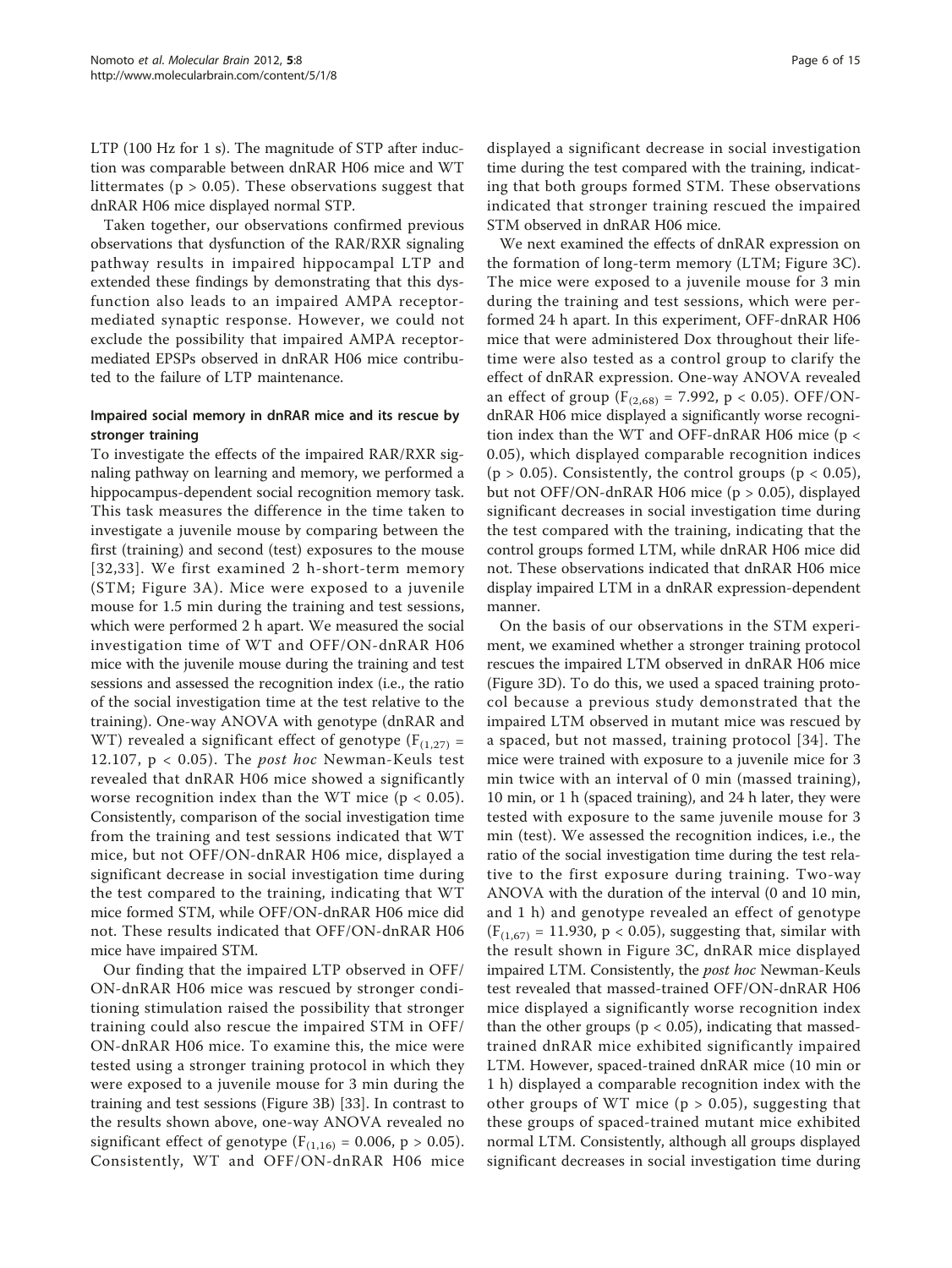<span id="page-6-0"></span>

 $=$  11). Recognition index (left panel). \*p < 0.05, compared with the other groups. Investigation time (right panel). \*p < 0.05, compared with the first exposure during training. (E) LTM formed by training for 3 min in WT (n = 11) and dnRAR H02 (n = 13) mice. Recognition index (left panel).  $*_p$  < 0.05. Investigation time (right panel).  $*_p$  < 0.05, compared with training. Error bars indicate SEM.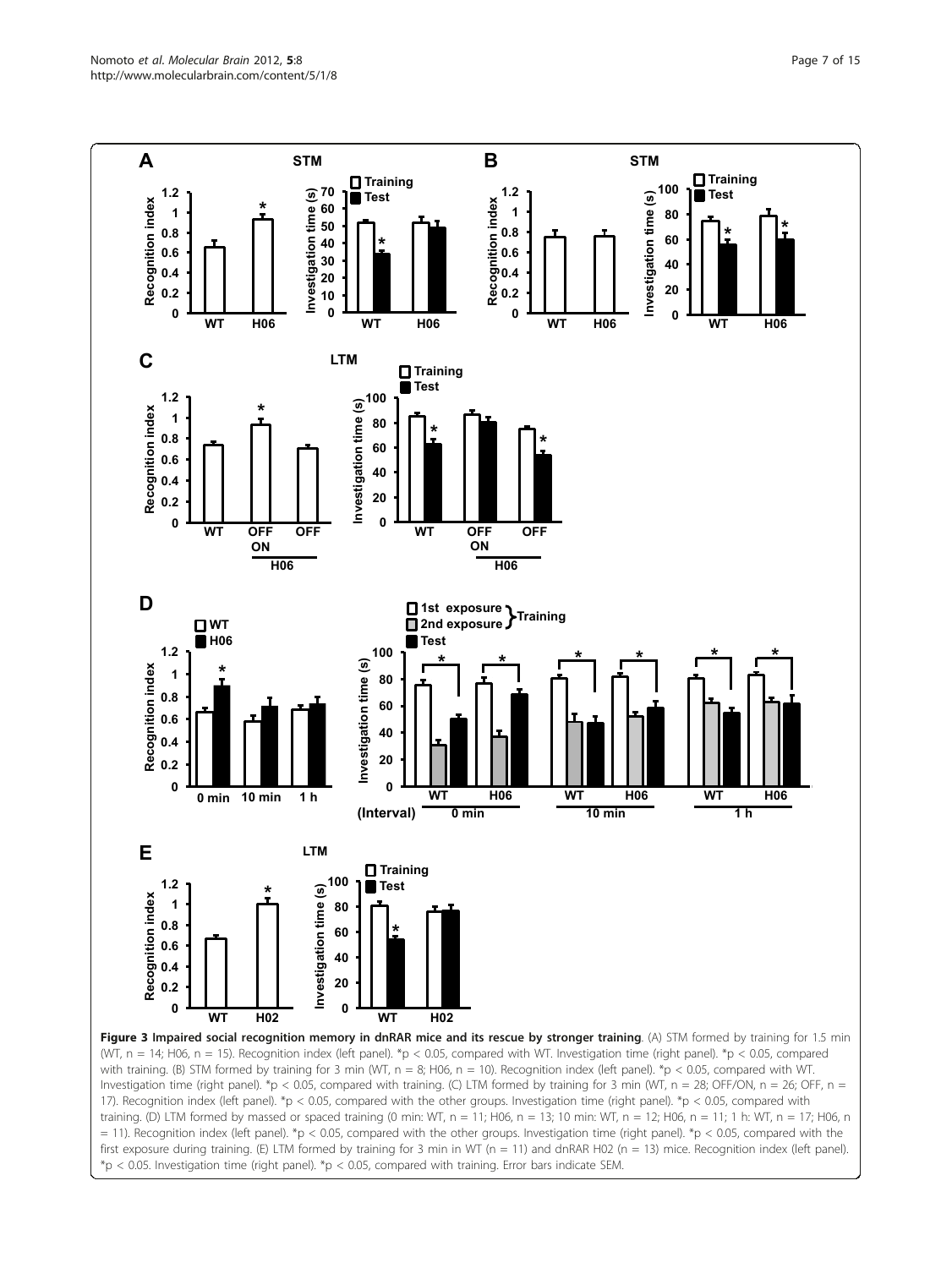the test compared with the first exposure during training (p < 0.05), massed-trained OFF/ON-dnRAR H06 mice displayed a significant, but small, decrease in their social investigation time. These observations indicated that the impaired LTM observed in OFF/ON-dnRAR H06 mice was rescued by spaced, but not massed, training with an interval of 10 min-1 h.

We also performed a social recognition test using another transgenic line (dnRAR H02 mice) that displays higher expression levels of dnRAR (Figure [3E](#page-6-0)). The mice were trained and then tested 24 h later with exposure to a juvenile mouse for 3 min. Consistent with the result for dnRAR H06 mice, one-way ANOVA revealed a significant effect of genotype  $(F_{(1,22)} = 23.568, p < 0.05)$ . OFF/ONdnRAR-H02 mice showed a significantly worse recognition index than WT mice ( $p < 0.05$ ). Consistently, WT, but not OFF/ON-dnRAR H02, mice exhibited a significant decrease in social investigation time during the test compared with training ( $p > 0.05$ ). These observations confirmed that the expression of dnRAR in the forebrain leads to impaired social recognition memory.

Taken together, our observations indicated that dnRAR mice have impaired ST- and LT-social recognition memories. Importantly, these memory impairments are rescued by stronger training.

# Impaired spatial memory in dnRAR mice and its rescue by stronger training

To examine whether the memory impairment caused by dnRAR expression can be generalized to other hippocampus-dependent memories formed by different sensory, motivational, and performance demands, we performed the Morris water maze test. In this task, the mice formed a spatial memory of the position of a hidden platform in a swimming pool using spatial cues around the pool. The mice were trained with 2 trials at 1 min intervals per day for 7 days (Figure [4A](#page-8-0)). Two-way repeated ANOVA with genotype (WT and dnRAR) and time (days 1-7) revealed significant effects of genotype and time (genotype,  $F_{(1,26)}$ ) = 25.402, p < 0.05; time,  $F_{(6,156)}$  = 23.833, p < 0.05). The post hoc Newman-Keuls test revealed that OFF/ONdnRAR H06 mice displayed significantly longer escape latencies than WT mice at days 2-7. These results indicated that dnRAR H06 mice displayed a worse performance during training than WT mice. To examine the formation of spatial memory, we performed a probe test at day 8 after training for 7 days. In the probe test, the mice were allowed to swim for 60 s, and we assessed the time spent in each quadrant of the pool (Figure [4A\)](#page-8-0). Planned comparisons using a paired  $t$  test revealed that WT mice spent significantly more time in the target quadrant (TQ) compared with the other quadrants [TQ vs. opposite (OP), adjacent right (AR), or adjacent left (AL); p < 0.05], while OFF/ON-dnRAR H06 mice did not

 $(p > 0.05)$ , indicating that only WT mice formed spatial memory. These observations indicated that OFF/ONdnRAR H06 mice have impaired spatial memory.

On the basis of the observations in the social recognition task, it is possible that spaced training could rescue the impaired memory performance observed in dnRAR H06 mice. To examine this, the mice were trained with 2 trials at 1 h intervals per day for 7 days (Figure [4B\)](#page-8-0). In contrast to the previous results, two-way repeated ANOVA revealed a significant effect of time, but not genotype (genotype,  $F_{(1,25)} = 2.872$ , p > 0.05; time,  $F_{(6,150)}$  $= 46.768$ ,  $p < 0.05$ ), indicating that both groups of mice displayed a comparable improvement of memory performance as both groups showed decreases in escape latency with training days. Consistently, the results of the probe test revealed that WT and OFF/ON-dnRAR H06 mice spent significantly more time in the TQ compared with the other quadrants, indicating that both groups formed spatial memory. These results indicated that the impaired spatial memory observed in OFF/ON-dnRAR H06 mice was rescued by spaced training. Collectively, these observations indicated that OFF/ON-dnRAR H06 mice have a deficit in spatial memory, but this deficit is rescued by stronger training, and confirmed our findings in the social recognition task.

It is important to note that WT and OFF/ON-dnRAR H06 mice showed normal locomotor activity and anxiety-related behaviors (time spent in the center of field) in the open field test (Additional file [1,](#page-12-0) Figure S1). Furthermore, OFF/ON-dnRAR H06 mice displayed normal swim speed (Additional file [2,](#page-13-0) Figure S2) and social investigation time during the training session in social recognition test (Figure [3](#page-6-0)), compared to WT mice. These observations strongly suggest that memory impairments observed in dnRAR mice does not attribute to abnormal locomotor and/or emotional behaviors such as social and anxiety-related behaviors.

# Pharmacological loss-of-function of hippocampal RAR $\alpha$ impairs social recognition memory

Our observations that dnRAR expression in the forebrain led to impairments of hippocampal synaptic transmission and plasticity and the formation of two different types of hippocampus-dependent memories suggest that the RAR/ RXR signaling pathway plays a crucial role in hippocampus-dependent memory. To further understand the roles of  $RAR\alpha$  in the hippocampus, we examined the effects of the pharmacological blockade of RARa in the hippocampus on LT-social recognition memory using a micro-infusion of Ro41-5253 (Ro41), a selective antagonist of  $RAR\alpha$ , into the dorsal hippocampus. WT mice were trained and tested 24 h later with exposure to a juvenile mouse for 3 min. The mice received a micro-infusion of vehicle (VEH) or Ro41 (242 pg/side) into the dorsal hippocampus at 1, 4,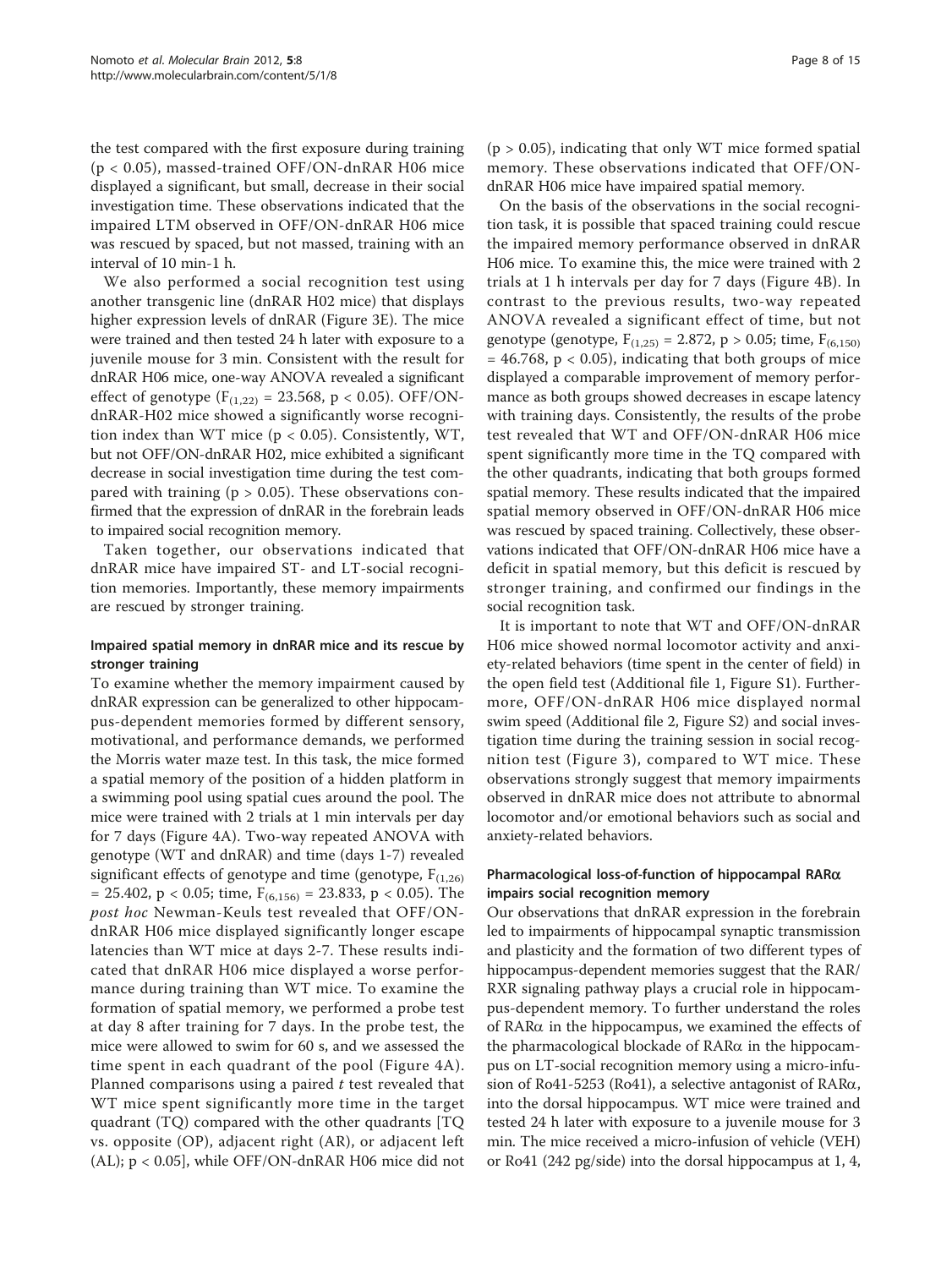<span id="page-8-0"></span>

or 24 h, respectively, before training (Figure [5A\)](#page-9-0). One-way ANOVA revealed a significant effect of group ( $F_{(3,53)}$  = 5.460, p < 0.05). The mice infused with Ro41 at 4 h before training displayed a significantly worse recognition index than the other groups ( $p < 0.05$ ), which displayed comparable recognition indices ( $p > 0.05$ ). Consistently, the mice infused with Ro41 at 4 h before training failed to decrease their social investigation time during the test compared with training, while the other groups displayed significant decreases in their social investigation time. These observations indicated that the microinfusion of Ro41 into the hippocampus impairs social recognition memory within a time window that impairs memory performance. We also examined the dose-dependent effects of Ro41 on the impairment of LT-social recognition memory. WT mice received a low-dose microinfusion of Ro41 (24 pg/side) into the dorsal hippocampus at 4 h before training. Oneway ANOVA with drug (VEH and the low and high dose groups) revealed a significant effect of group ( $F_{(2,41)}$  = 8.046,  $p < 0.05$ ). The mice that received a high dose of Ro41 displayed a significantly worse recognition index

than the VEH group ( $p < 0.05$ ), whereas the mice that received a low dose of Ro41 displayed a comparable recognition index with the mice infused with VEH or a high dose of Ro41 ( $p > 0.05$ ). Consistently, the mice that were infused with a low dose of Ro41 displayed a significant decrease in social investigation time during the test compared with training, while the mice infused with a high dose of Ro41 did not. These observations indicated that the micro-infusion of Ro41 into the hippocampus impairs social recognition memory in a dose-dependent manner. Collectively, our observations indicated that the blockade of  $RAR\alpha$  in the hippocampus impairs social recognition memory, suggesting that the RAR/RXR signaling pathway in the hippocampus is crucial for social recognition memory.

#### **Discussion**

In this study, we characterized the roles of the RAR/ RXR signaling pathway in the forebrain during learning and memory. To do this, we generated conditional mutant mice in which the expression of dnRAR was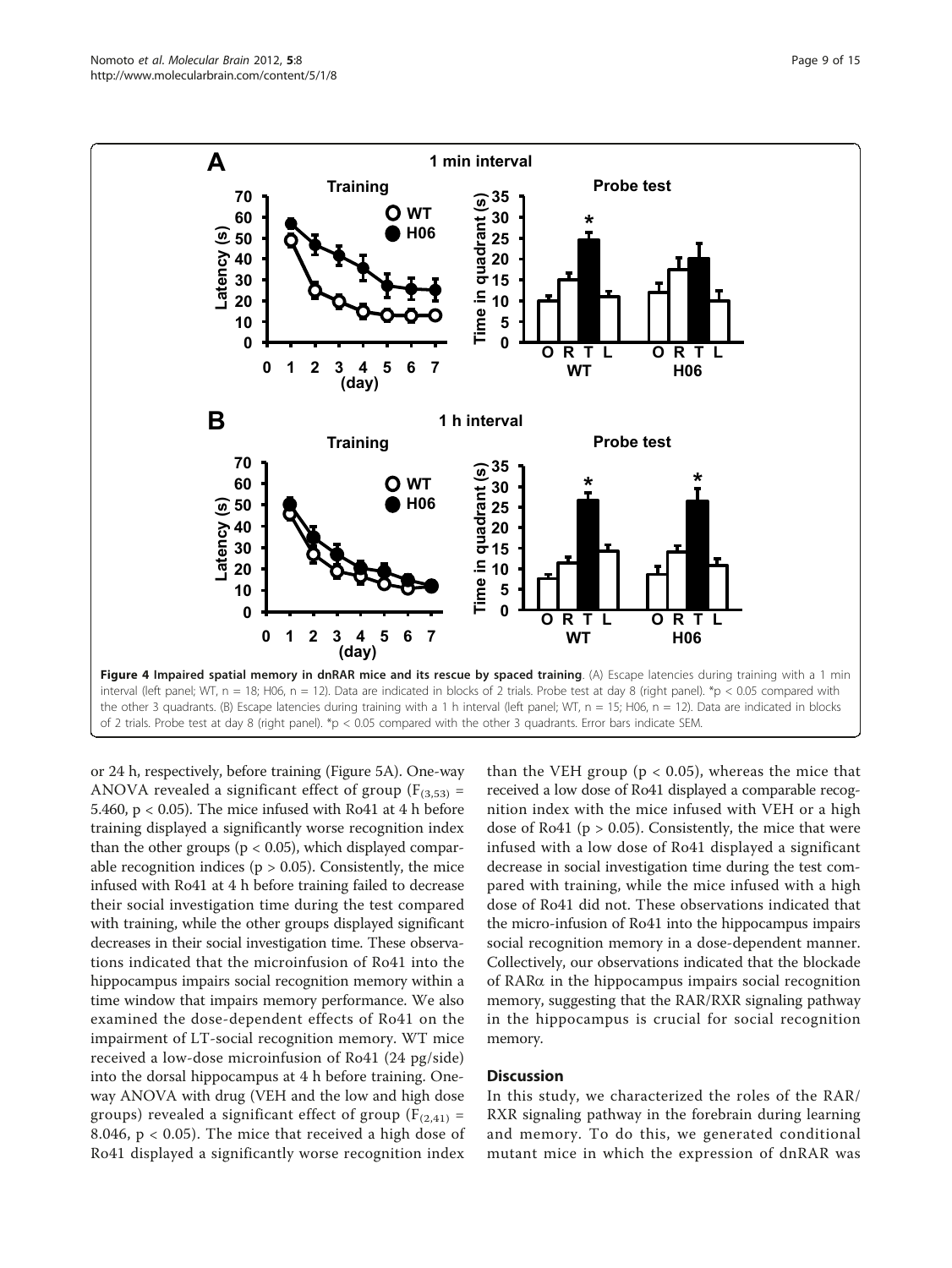<span id="page-9-0"></span>

induced only in the forebrain of adult mice using a tetracycline-dependent transcription factor expression system. These mutant mice induced dnRAR expression in a Dox-dependent manner and down-regulated RARb gene expression, a target gene of RAR/RXR, in a dnRAR expression-dependent manner, suggesting that these mutant mice only display a dysfunction of the RAR/ RXR signaling pathway in the forebrain when dnRAR is expressed. Similarly with previous findings, these dnRAR mice displayed impaired LTP, especially the maintenance of LTP in the hippocampus; however, this deficit of LTP was rescued by stronger stimulation. Furthermore, we observed an impaired AMPA receptormediated synaptic response in dnRAR mice. These findings suggest that the dysfunction of the RAR/RXR signaling pathway impairs synaptic transmission as well as potentiation in the hippocampus. Conversely, dnRAR mice displayed deficits in ST- and LT-social recognition memory without an effect on immediate memory (see Figure [3D\)](#page-6-0). Interestingly, these impairments of STM and LTM in the dnRAR mice were rescued by stronger or spaced training, respectively. Consistently, dnRAR mice displayed normal spatial learning and memory in the Morris water maze when they were spaced trained, but not when they were massed trained. Furthermore, pharmacological inhibition of  $RAR\alpha$  in the hippocampus impaired social recognition memory. These behavioral observations suggest that the RAR/RXR signaling

pathway plays critical roles in hippocampus-dependent memory. Taken together, our observations strongly suggest that the RAR/RXR signaling pathway is required for synaptic transmission and plasticity and learning and memory in the forebrain, especially the hippocampus.

Memory consolidation is a process that generates LTM [[35](#page-14-0)-[37\]](#page-14-0). Previous studies have shown that the inhibition of gene expression blocks the formation of LTM without affecting STM [\[38-40](#page-14-0)]. Indeed, the activation of CREBmediated transcription plays an essential role in memory consolidation and LTP [[33,39\]](#page-14-0). In this study, we showed that dysfunction of the RAR/RXR signaling pathway impairs STM and LTM. These observations suggest that RAR/RXR play distinct roles from CREB in hippocampus-dependent memory; it is unlikely that RAR/RXR greatly contribute to memory consolidation via learninginduced RAR/RXR-mediated transcription, as CREB does. Indeed, our finding that loss of RAR/RXR function impairs not only LTP but also the AMPA receptormediated synaptic response raises the possibility that RAR/RXR contribute to leaning/memory via basal synaptic transmission as well as long-term plasticity.

Interestingly, we observed that RAR/RXR dysfunction impaired the hippocampal LTP induced by a single conditioning stimulus and hippocampus-dependent social and spatial memories. However, stronger stimulation (four conditioning stimuli) and stronger or spaced training rescued these impairments in LTP and memories,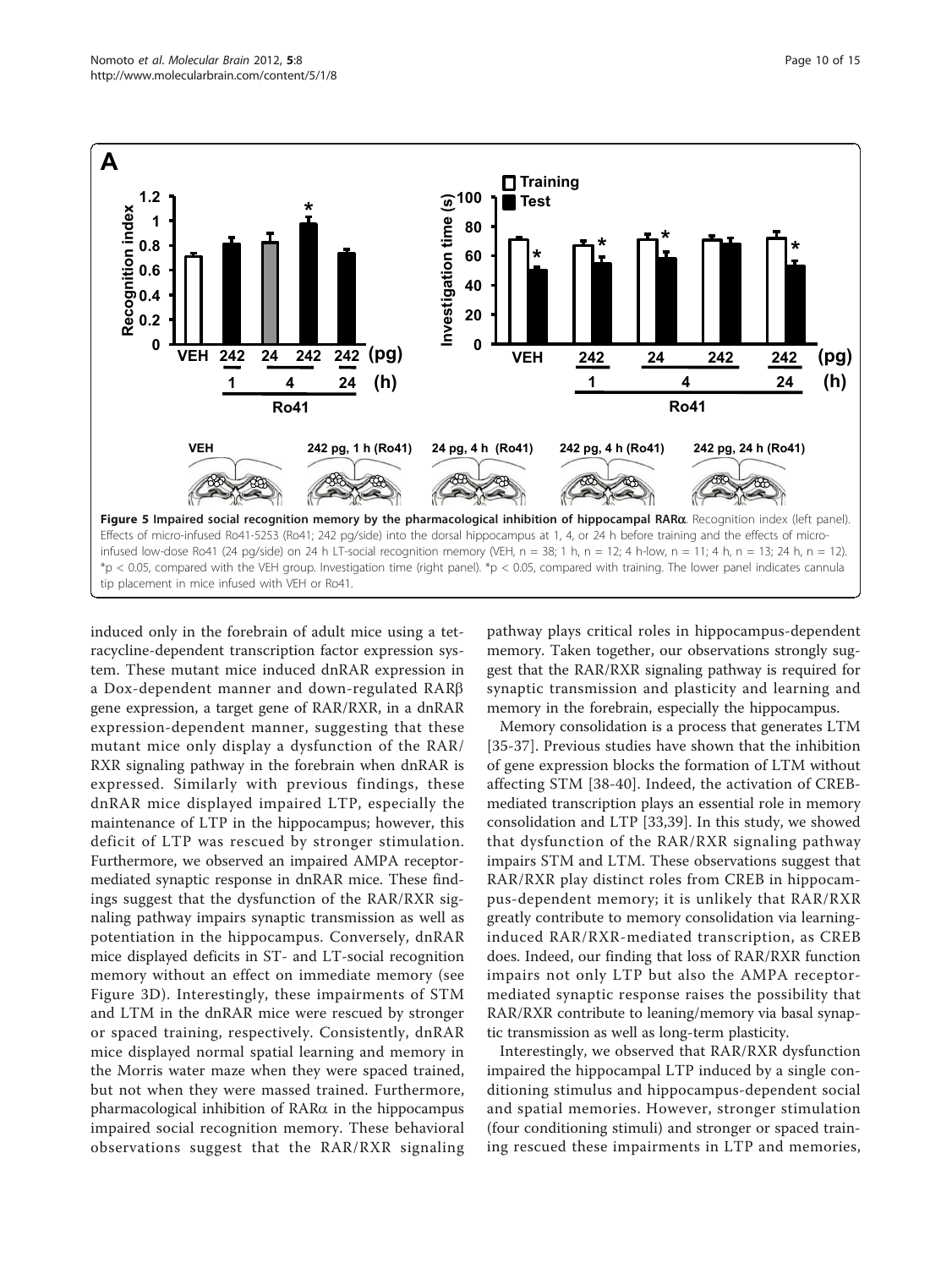respectively. The similarity of the observations at the cellular and behavioral levels strongly suggests the importance of the RAR/RXR signaling pathway in the hippocampus for both plasticity and learning and memory. Furthermore, this importance is supported by our observations that the pharmacological inhibition of RARa function in the hippocampus blocked the formation of social recognition memories. Further studies are required to examine the correlation between synaptic plasticity and learning/memory ability in the hippocampus of dnRAR mice, and the roles of RAR-mediated long-term plasticity in memory performance.

Recent reports have shown that  $RAR\alpha$  is present in the dendrites located in the hippocampus and induces the translation of GluA1 in a RA-dependent manner, resulting in the increased membrane insertion of GluA1 [\[41,42\]](#page-14-0). Interestingly, this regulation of GluA1 by  $RAR\alpha$  is independent of transcriptional regulation [[42,43\]](#page-14-0). In the absence of RA, cytoplasmic RARa directly binds with GluA1 mRNA localized in dendrites via its C-terminal Fdomain and represses its translation [[44\]](#page-14-0). In the presence of RA, RA binding to RARa releases the GluA1 mRNA that is trapped by  $RAR\alpha$ , leading to the translational activation of GluA1 [\[44](#page-14-0)]. The dominant-negative mutant of  $RAR\alpha$  used in this study lacks the C-terminus, including the F-domain that is required for its interaction with GluA1 mRNA [[26\]](#page-13-0). Therefore, it is possible that the dnRAR used in this study not only inhibits RAR/RXRmediated transcription but also affects the translational regulation of GluA1. dnRAR might block the RA-dependent release of GluA1 mRNA in dendrites by trapping RA and inhibiting the translational activation of GluA1 mRNA, resulting in the down-regulation of AMPAmediated synaptic transmission.

The findings in this and other studies showed that the dysfunction of RAR/RXR leads to impairments of memory and LTP in the hippocampus [[18](#page-13-0)-[20\]](#page-13-0). Conversely, previous studies have suggested that the age-related down-regulation of RAR/RXR-mediated gene expression is implicated in the cognitive decline of aged mice [[16,17\]](#page-13-0). Importantly, these studies demonstrated that the administration of RA alleviates the down-regulated expression of RA-target genes in the hippocampus, agerelated deficits in hippocampal LTP, and memory performance. Furthermore, the administration of RA prevents the deposition of  $\Delta\beta$  and rescues memory deficits in a transgenic mouse model of Alzheimer' disease [[45\]](#page-14-0). Taken together, these observations raise the possibility that the RAR/RXR signaling pathway positively regulates memory performance and, moreover, that the activation of this signaling pathway improves learning and memory. Further studies are required to examine the effects of gain of RAR/RXR function on learning and memory by the genetic enhancement of RAR/RXR.

A previous genetic study showed that the deletion of the RAR $\beta$  or RAR $\beta$ /RXR $\gamma$  genes leads to disrupted LTP and LTD in the CA1 region of the hippocampus without affecting basal synaptic transmission [[18\]](#page-13-0). In contrast, our results indicated that dysfunction of the RAR/RXR signaling pathway by the expression of dnRAR impairs the maintenance, but not induction, of CA1-LTP and the AMPA receptor-mediated synaptic response. The differences between these two studies may reflect distinct roles of RAR/RXR subtypes in synaptic transmission and potentiation in the hippocampus [[6](#page-13-0),[46](#page-14-0)]. Additionally, there is a possibility that the protocols used to induce LTP contributed to the different findings of these two studies.

In summary, we found that dysfunction of the RAR/ RXR signaling pathway leads to the down-regulation of RARb expression and impairment of AMPA-mediated synaptic transmission and LTP in the hippocampus and hippocampus-dependent social recognition and spatial memories. More interestingly, stronger conditioning stimulation and training rescued these impairments of LTP and memory performance, respectively. Furthermore, we showed that blocking the function of  $RAR\alpha$  in the hippocampus disrupted social recognition memory. These observations strongly suggested that the RAR/RXR signaling pathway in the hippocampus plays critical roles in synaptic plasticity and memory performance.

# Materials and methods

#### Mice

Mice were housed in cages of 5 or 6, maintained on a 12 h light/dark schedule, and allowed ad libitum access to food and water in their home cages. All of the experiments were conducted during the light phase of the cycle in an illuminated testing room according to the *Guide for* the Care and Use of Laboratory Animals, Japan Neuroscience Society and Tokyo University of Agriculture. All of the experiments were conducted blind to the treatment condition of the mouse. Animal behavior was recorded using a video camera.

## Plasmid construction

Generation of the dominant-negative RARa mutant (dnRAR) lacking the C-terminal region of RARa (aa 403- 462) was performed as described previously [\[26](#page-13-0)]. To generate dnRAR cDNA, 2 separate fragments of the dnRAR cDNA (nucleotides 1-438 and 433-1206) were amplified by reverse transcription-polymerase chain reaction (RT-PCR) using mouse brain cDNA as a template with the following primers: 1/438 primers (sense, gggggatccagatctatggccagcaatagcagttc; antisense, ggggaattcctgcagccggc agtactggc); 433/1209 primers (sense, gggggatccctgcagaa atgtttcgacgt; antisense, ggggaattcacgcgtaagctttcagatctccatcttcaatg; the termination codon to generate dnRAR is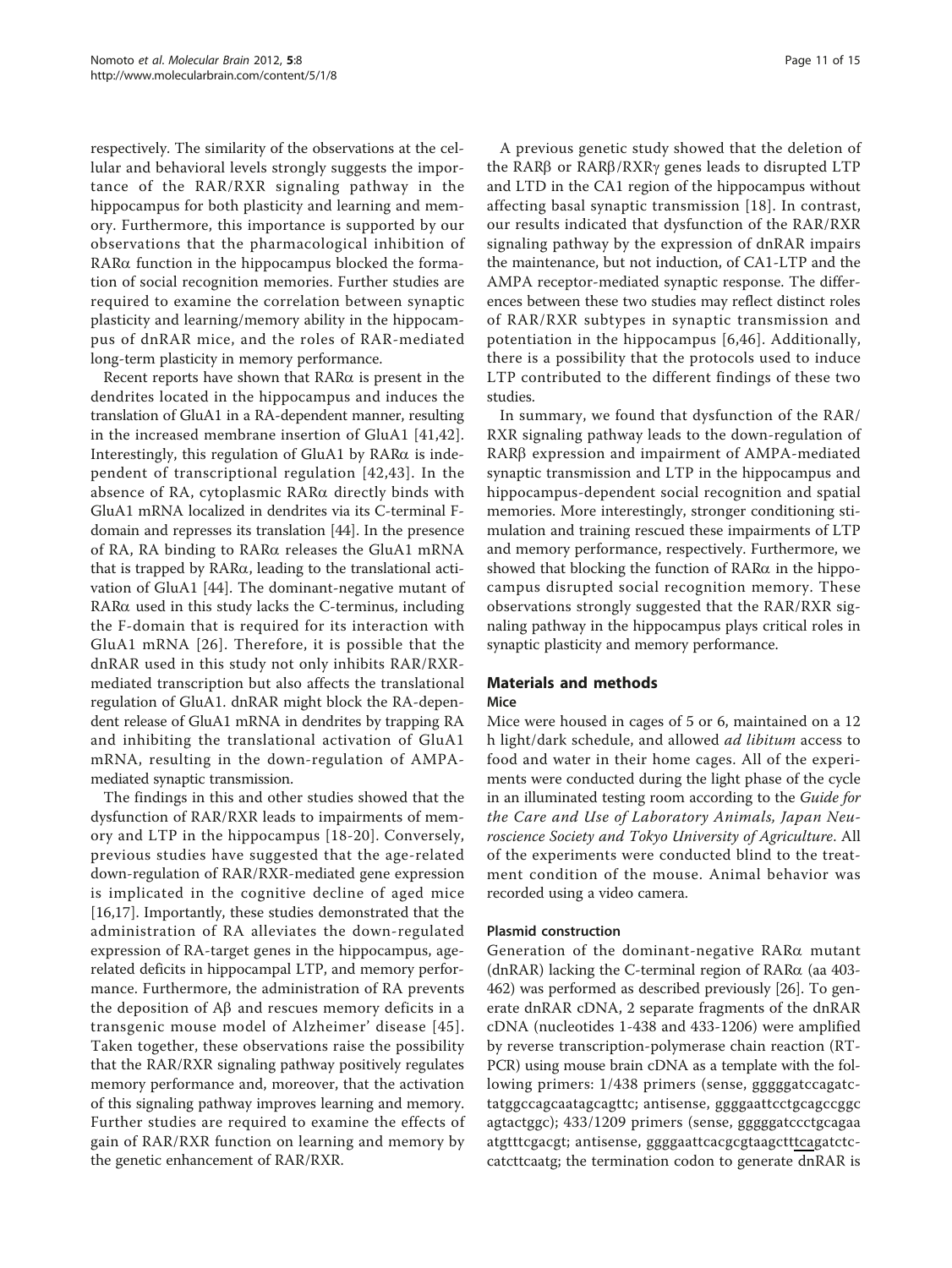underlined). The resulting RT-PCR fragments were subcloned into the BamHI-EcoRI sites of pBluescript II (SK+) (Agilent Technologies, CA, USA), generating pBS-dnRAR. The BglII-HindIII fragment encoding dnRAR from pBSdnRAR was ligated with the BglII-HindIII fragment from pTRE-dnBMAL1 [[27](#page-13-0)], generating pTRE-dnRAR.

## Generation of transgenic mice

pTRE-dnRAR was digested with MluI, and transgenic mice were generated by injecting the purified insert into the pronuclei of C57BL/6N zygotes. TRE-dnRAR founders were crossed with C57BL/6N mice (Charls River Japan, Kanagawa, Japan). These founders were crossed with mice (CaMKII-tTA) expressing the tTA transgene under the control of the  $\alpha$ CaMKII promoter [\[24](#page-13-0)], generating double-transgenic mice (dnRAR TgM). Genotyping was performed by Southern blot analysis using specific probes derived from the 0.5 kbp NotI-NdeI fragment containing the TRE-promoter region from pcisTRE [[27](#page-13-0)] and the 0.6 kbp EcoRI-HindIII fragment containing the tTA-coding region from pcDNA3-TetR-KRAB [[27\]](#page-13-0).

## Administration of doxycycline

TRE promoter-dependent transgene expression was regulated using the animal's drinking water containing 1 μg/mL doxycycline (Dox) (Sigma, MO, USA) dissolved in 5% sucrose to mask the bitter taste of Dox.

## Biochemical experiments

Northern blot analysis was performed as described previously [[39](#page-14-0),[47\]](#page-14-0). Total RNA was prepared as described previously [\[39](#page-14-0),[47\]](#page-14-0). To generate a specific probe for TRE promoter-dependent transcripts, the 0.3 kbp HindIII-XbaI fragment containing the 3'-UTR from pTREdnRAR was used. The filters were hybridized with a specific probe for the 3'-UTR and then re-hybridized with GAPDH cDNA as an internal control. qRT-PCR was performed as described previously [[47\]](#page-14-0). qRT-PCR was performed on an ABI PRISM 7000 using the Power SYBR Green PCR Master Mix (Applied Biosystems, CA, USA) according to the manufacturer's protocol. The reaction was first incubated at 50°C for 2 min, then at 95°C for 10 min, followed by 40 cycles of 95°C for 15 s and 60°C for 1 min. All measurements were performed in triplicate. The levels of GAPDH mRNA were used to normalize the relative expression levels of target mRNA. The PCR primers used were as follows  $(5' \text{ to } 3')$ : RAR $\beta$ forward, tcctggatcaatgccacctc;  $RAR\beta$  reverse, acacgctggactgtgctct; GAPDH forward, atggccttccgtgttcctac; and GAPDH reverse, gcctgcttcaccaccttctt. Western blot analysis using a rabbit polyclonal anti-HA antibody (1:1000; Santa Cruz Biotechnology, CA, USA) and a mouse monoclonal anti-a-tubulin antibody (1:1000; Santa Cruz Biotechnology, CA, USA) was performed as described

previously [[48,49\]](#page-14-0). Equal protein loading was confirmed by reprobing with the anti- $\alpha$ -tubulin antibody. The protein bands were detected using the ImmunoStar LD system (Wako, Osaka, Japan) according to the manufacturer's protocol, and the chemiluminescence signals were analyzed with the ChemiDoc XRS detection system and QuantityOne software (Bio-Rad Laboratories, CA, USA).

## Behavioral experiments

Before the commencement of the behavioral experiments, the mice were individually handled for 2 min each day for 1 week. Individual mice were used for all experiments.

## Social recognition test

The social recognition test was performed as described previously [[32,33](#page-14-0)]. Adult mice were placed into individual plastic cages in an experimental room under dim light. The cages were identical to those in which mice were normally housed (plastic,  $30 \times 17 \times 12$  cm). After a period of 60 min, a juvenile mouse was placed into a cage with a subject for a training trial that lasted for 1.5 min (see Figure [3A](#page-6-0)) or 3 min (see Figures [3B, C, E](#page-6-0), [5A\)](#page-9-0). The duration of social investigation behavior exhibited by the adult mouse was determined using a hand-held stopwatch. Social investigation was measured as described previously [[50](#page-14-0)]. Memory was reassessed at 2 h or 24 h later by recording the length of the investigation time exhibited by the subject to the same juvenile (test). To evaluate the differences in the ability to form social memory between the groups of mice, we calculated a recognition index, i.e., the ratio of the duration of the second and first investigation times. When massed or spaced training was performed, the subjects were trained with 2 trials lasting 3 min at intervals of 0 min (massed-training) and 10 min, 1 h (spaced training) on the first trial day. Memory was reassessed at 24 h after the training as described above. The recognition index was calculated as the ratio of the social investigation time during the test relative to the first exposure during training.

## Morris water maze test

The Morris water maze test was performed as described previously [[33](#page-14-0),[40](#page-14-0),[51\]](#page-14-0). The mice were trained with 2 trials at intervals of 1 min (see Figure [4A\)](#page-8-0) or 1 h (see Figure [4B\)](#page-8-0) per day for 7 days. The mice were tested at approximately the same time everyday. In the probe test at 24 h after 7 d of training, the platform was removed, and the mice were allowed to swim for 60 s. We measured the time that the mice spent in each quadrant.

## Surgery for drug microinfusion

Surgery was performed as described previously [\[51](#page-14-0)-[54](#page-14-0)]. Under Nembutal anesthesia and using standard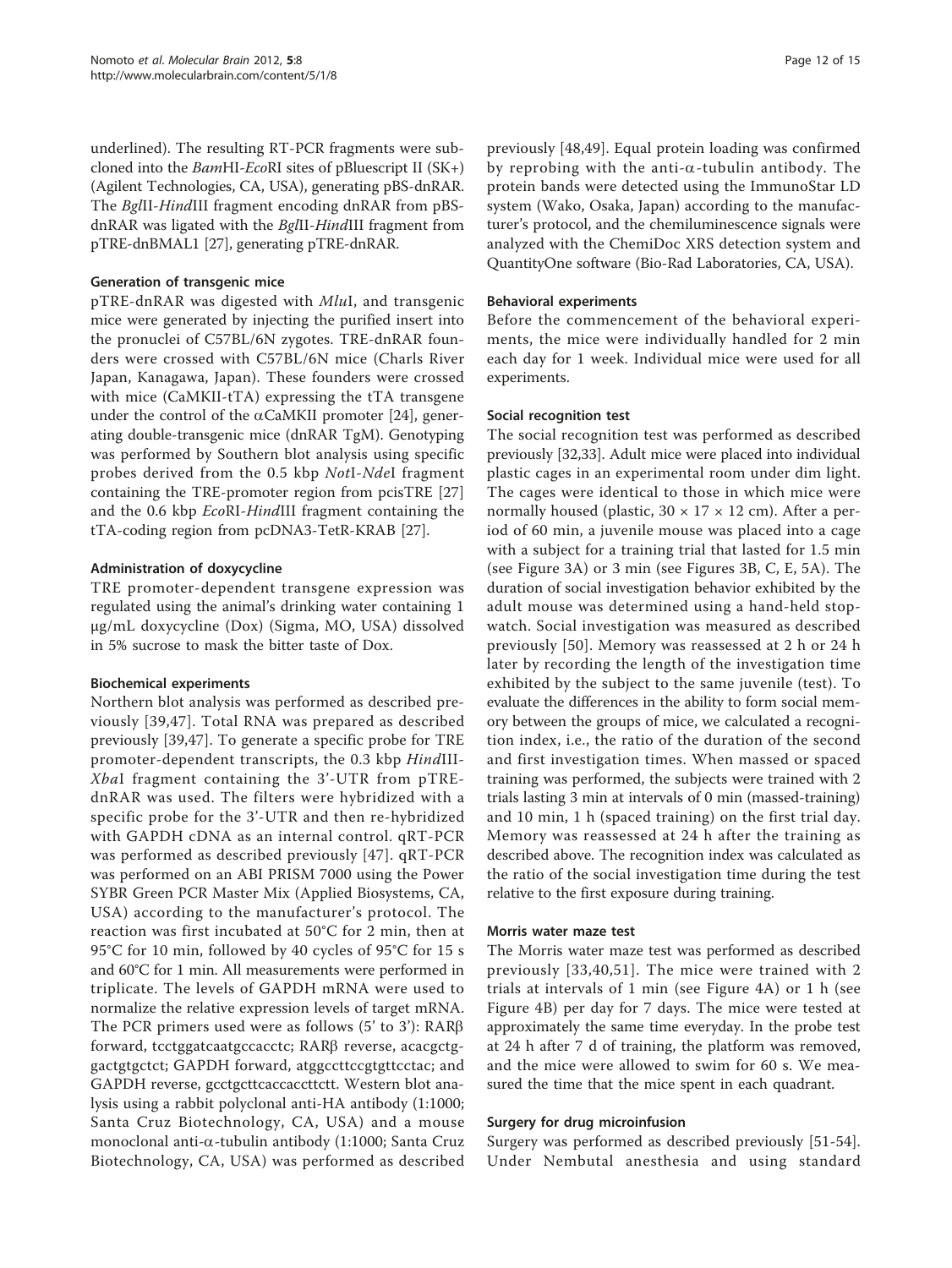<span id="page-12-0"></span>stereotaxic procedures, stainless steel guide cannulae (22 gauge) were implanted into the dorsal hippocampus (-1.8 mm, ± 1.8 mm, -1.9 mm). Ro41-5253 (Ro41) (Enzo Life Sciences, NY, USA), an RARa-selective antagonist, was dissolved in dimethyl sulfoxide (DMSO) (Wako, Osaka, Japan), and then dissolved in vehicle solution (VEH) [artificial CSF (ACSF)] with a final DMSO concentration of 0.01%. Micro-infusions into each brain region (0.5 μL) were made at a rate of 0.25 μL/min. The injection cannula was left in place for 2 min after the infusion.

## Electrophysiology

Electrophysiology was performed as described previously [[30,55\]](#page-14-0). All experiments were performed to compare dnRAR mice with WT mice in a blind fashion using littermates. Three- to 5-month-old dnRAR and WT mice were decapitated under deep halothane anesthesia, and both hippocampi were removed. Hippocampal slices (400-μm thick) were cut with a Vibratome tissue slicer and placed in a humidified interface-type chamber for at least 1 h. A single slice was then transferred to the recording chamber, which was maintained at 25°C, and submerged beneath a continuously perfusing medium  $(119 \text{ mM NaCl}, 2.5 \text{ mM KCl}, 1.3 \text{ mM MgSO}_4, 2.5 \text{ mM})$ CaCl<sub>2</sub>, 1.0 mM NaH<sub>2</sub>PO<sub>4</sub>, 26.2 mM NaHCO<sub>3</sub>, and 11 mM glucose) that had been saturated with 95%  $O_2$  and 5% CO2. All perfusing solutions contained picrotoxin (100 μM) to block gamma-aminobutyric acid A receptor (GABA-A-R)-mediated inhibitory synaptic responses. Field potential recordings were made using a glass electrode filled with 3 M NaCl and placed in the stratum radiatum of the hippocampal CA1 region.

To evoke synaptic responses, a bipolar stimulating tungsten electrode was placed in the stratum radiatum, and Schaffer collateral/commissural fibers were stimulated at 0.1 Hz (test pulses). An Axopatch 200B amplifier (Molecular Devices, Sunnyvale, USA) was used, and the signal was filtered at 1 kHz and digitized at 10 kHz, and stored on a personal computer. The stimulus strength was adjusted so that it gave rise to AMPA receptor-mediated EPSPs with a slope value between 0.10 and 0.15 mV/ms. For the analysis of EPSPs, we measured their early rising phase to avoid contamination from voltage-dependent components as much as possible. Each data point represents the averaged slope value for 1 min that was normalized to the baseline slope value. For LTP recording, LTP was induced using 1 or 4 high-frequency stimulations (one 100 Hz, 1 s train or four 100 Hz, 1 s trains at 5 min intervals, respectively). For STP recording, STP was induced using a single high-frequency stimulation (one 100 Hz, 100 ms train). To record the input-output relationships, D-2-amino-5-phosphonovaleric acid (D-APV, 25 μM) was present to block N-methyl-D-aspartate receptor (NMDA-R)-mediated synaptic responses. A low concentration of 6-cyano-7-nitro-quinoxaline-2,3-dione (CNQX, 1 μM) was also present to partially block alpha-amino-3-hydroxy-5-methyl-4-isoxazole propionate receptor (AMPA-R)-mediated synaptic responses because the fiber volleys were usually much smaller than the EPSPs. This enables more accurate measurements of the input-output relationships, since the presence of low concentrations of CNQX reduces the nonlinear summation of field EPSPs when strong stimulus strengths are used. For the measurement of PPF, afferent fibers were stimulated twice at intervals of 50, 100, 200, and 300 ms in the presence of D-APV (25 μM). For PTP recordings, PTP was induced using a single high-frequency stimulation (one 100 Hz, 1 s train) in the presence of D-APV (50 μM). Data were collected using Clampex 5.0 and analyzed with pClamp 9.0 software. Picrotoxin and D-APV were purchased from Sigma (MO, USA) and CNQX was purchased from Tocris Cookson (Avonmouth, UK).

#### Data analysis

Data were analyzed with ANOVA. One-way ANOVA analysis followed by the post hoc Newman-Keuls comparison was used to analyze the effects of genotype, time, and drug. Two-way ANOVA analysis followed by the post hoc Newman-Keuls comparison was used to analyze the effects of genotype, time, and duration of the interval. All values in the text and figure legends represent the mean  $\pm$  SEM. A paired t test was used to analyze the differences in the social investigation times within each group between training and test in the social recognition test, and to analyze the differences of the time spent in the TQ compared with the other quadrants in the Morris water maze test. Student's  $t$  test (two-tailed, unpaired) was used to determine whether there was a significant difference in the means between two sets of data in the electrophysiological experiments.

#### Additional material

[Additional file 1: F](http://www.biomedcentral.com/content/supplementary/1756-6606-5-8-S1.PDF)igure S1. Locomotion and anxiety-related behaviors of dnRAR mice in the open field test. The open field test was performed as described previously [[47\]](#page-14-0). Mice were placed into the center of a square open field chamber (40 cm long  $\times$  40 cm wide  $\times$  40 cm high) that was surrounded by white acrylic walls. The total length of the path mice traveled (locomotor activity) and the time they spent in a center square (24 cm  $\times$  24 cm;% center) were measured over the course of 5 min using an automatic monitoring system (Neuroscience Inc., Tokyo, Japan). (A) The total path length for 5 min. (B) The percent of time spent in the center for 5 min. WT ( $n = 8$ ) and OFF/ON-dnRAR H06 mice  $(n = 8)$  showed comparable total path and percentage of time spent in the center of the field (one-way ANOVA; locomotor activity, F  $(1,14)$  = 0.035, P > 0.05;% center, F<sub>(1,14)</sub> = 0.597, P > 0.05). These results suggested that OFF/ON-dnRAR H06 mice display normal locomotor activity and anxiety-related behaviors. Error bars are SEM.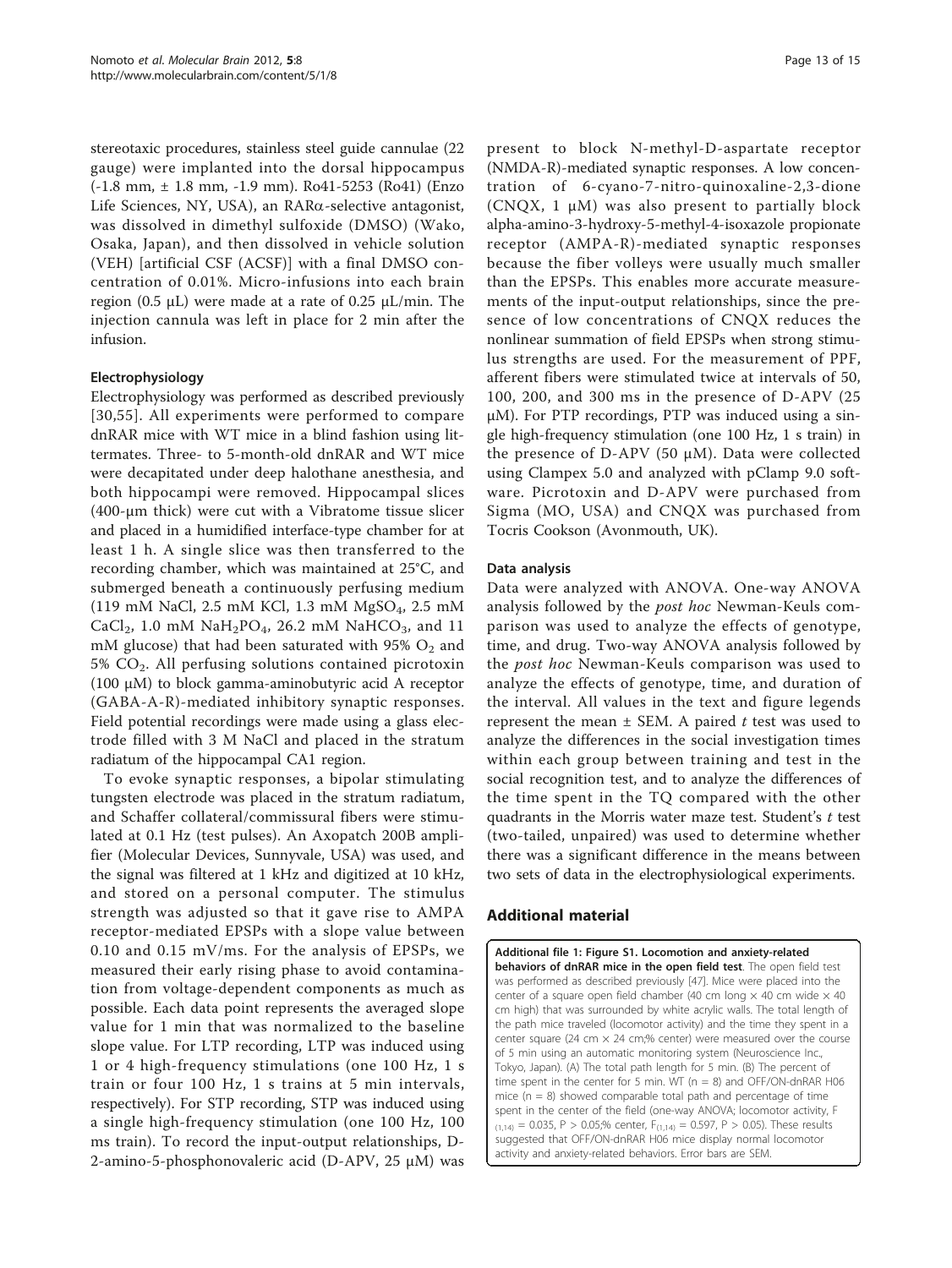<span id="page-13-0"></span>[Additional file 2: F](http://www.biomedcentral.com/content/supplementary/1756-6606-5-8-S2.PDF)igure S2. Comparison of swim speed between WT and dnRAR mice. Mice were allowed to swim in the pool used in Morris water maze test. The total length of the path for 1 min (total path) using an automatic monitoring system (Neuroscience Inc., Tokyo, Japan) and then swim speed was calculated. WT ( $n = 11$ ) and OFF/ON dnRAR H06 ( $n = 15$ ) mice showed comparable swim speed (one-way ANOVA;  $F_{(1,24)} = 0.023$ ,  $P > 0.05$ ). Error bars are SEM.

#### List of abbreviations

tTA: tetracycline-controlled transactivator; αCaMKII: α-calcium/calmodulindependent protein kinase II.

#### Acknowledgements

S.K. was supported by Grant-in-Aids for Scientific Research (B) (23300120 and 20380078) and (C) (18580129), Grant-in-Aids for Scientific Research on Priority Areas -Molecular Brain Science- (18022038 and 22022039), High Technology Research and from the Ministry of Education, Culture, Sports, Science, and Technology, Japan, Core Research for Evolutional Science and Technology (CREST), Japan, a Research Grant for Nervous and Mental Disorders from the Ministry of Health, Labor, and Welfare, Japan, 4th Itsuu Laboratory Research Grant, Japan, The Sumitomo Foundation, Japan and the Takeda Science Foundation, Japan.

#### Author details

<sup>1</sup>Department of Bioscience, Faculty of Applied Bioscience, Tokyo University of Agriculture, Tokyo 156-8502, Japan. <sup>2</sup>Core Research for Evolutional Science and Technology, Japan Science and Technology Agency, Saitama 332-0012, Japan. <sup>3</sup>Division of Neuronal Network, Department of Basic Medical Sciences, Institute of Medical Science, University of Tokyo, Tokyo 108-8639, Japan. 4 Laboratory of Neurophysiology, Department of Neuroscience, Jikei University School of Medicine, Minato-ku, Tokyo 105-8461, Japan; Precursory Research for Embryonic Science and Technology, Japan Science and Technology Agency, Kawaguchi, Saitama 332-0012, Japan.

#### Authors' contributions

SKida is responsible for the hypothesis development and overall design of the research and experiment, and supervised the experimental analyses. SKida and MNomoto co-wrote the manuscript. MNomoto performed biochemical and electro-physiological analyses. YTakeda, HEnomoto, and TChoi performed behavioral analyses. SUchida constructed a transgene and generated transgenic mice expressing dnRAR. KMitsuda and KSaito performed treatment of doxycycline. AM. Watabe, SKobayashi, SMasushige, and TManabe supervised experimental analyses. All authors read and approved this manuscript.

#### Competing interests

The authors declare that they have no competing interests.

#### Received: 5 January 2012 Accepted: 8 February 2012 Published: 8 February 2012

#### References

- 1. Mangelsdorf DJ: Vitamin A receptors. Nutr Rev 1994, 52:S32-44.
- 2. Sucov HM, Evans RM: Retinoic acid and retinoic acid receptors in development. Mol Neurobiol 1995, 10:169-184.
- 3. Napoli JL: Retinoic acid biosynthesis and metabolism. FASEB J 1996, 10:993-1001.
- 4. Chambon P: A decade of molecular biology of retinoic acid receptors. FASEB J 1996, 10:940-954.
- Evans RM: The steroid and thyroid hormone receptor superfamily. Science 1988, 240:889-895.
- 6. Mangelsdorf DJ, Thummel C, Beato M, Herrlich P, Schütz G, Umesono K, Blumberg B, Kastner P, Mark M, Chambon P, Evans RM: The nuclear receptor superfamily: the second decade. Cell 1995, 6:835-839.
- 7. McCaffery P, Zhang J, Crandall JE: Retinoic acid signaling and function in the adult hippocampus. J Neurobiol 2006, 7:780-791.
- 8. Gofflot F, Chartoire N, Vasseur L, Heikkinen S, Dembele D, Le Merrer J, Auwerx J: Systematic gene expression mapping clusters nuclear receptors according to their function in the brain. Cell 2007, 2:405-418.
- 9. Goodman AB: Three independent lines of evidence suggest retinoids as causal to schizophrenia. Proc Natl Acad Sci USA 1998, 13:7240-7244.
- 10. Goodman AB, Pardee AB: Evidence for defective retinoid transport and function in late onset Alzheimer's disease. Proc Natl Acad Sci USA 2003, 5:2901-2905.
- 11. Corcoran JP, So PL, Maden M: Disruption of the retinoid signalling pathway causes a deposition of amyloid beta in the adult rat brain. Eur J Neurosci 2004, 4:896-902.
- 12. Goodman AB: Retinoid receptors, transporters, and metabolizers as therapeutic targets in late onset Alzheimer disease. J Cell Physiol 2006, 3:598-603.
- 13. Palha JA, Goodman AB: Thyroid hormones and retinoids: a possible link between genes and environment in schizophrenia. Brain Res Rev 2006, 1:61-71.
- 14. Husson M, Enderlin V, Delacourte A, Ghenimi N, Alfos S, Pallet V, Higueret P: Retinoic acid normalizes nuclear receptor mediated hypo-expression of proteins involved in beta-amyloid deposits in the cerebral cortex of vitamin A deprived rats. Neurobiol Dis 2006, 1:1-10.
- 15. Bremner JD, McCaffery P: The neurobiology of retinoic acid in affective disorders. Prog Neuropsychopharmacol Biol Psychiatry 2008, 2:315-331.
- 16. Etchamendy N, Enderlin V, Marighetto A, Vouimba RM, Pallet V, Jaffard R, Higueret P: Alleviation of a selective age-related relational memory deficit in mice by pharmacologically induced normalization of brain retinoid signaling. J Neurosci 2001, 16:6423-6429.
- 17. Mingaud F, Mormede C, Etchamendy N, Mons N, Niedergang B, Wietrzych M, Pallet V, Jaffard R, Krezel W, Higueret P, Marighetto A: Retinoid hyposignaling contributes to aging-related decline in hippocampal function in short-term/working memory organization and long-term declarative memory encoding in mice. J Neurosci 2008, 1:279-291.
- 18. Chiang MY, Misner D, Kempermann G, Schikorski T, Giguère V, Sucov HM, Gage FH, Stevens CF, Evans RM: An essential role for retinoid receptors RARbeta and RXRgamma in long-term potentiation and depression. Neuron 1998, 6:1353-1361.
- 19. Misner DL, Jacobs S, Shimizu Y, de Urquiza AM, Solomin L, Perlmann T, De Luca LM, Stevens CF, Evans RM: Vitamin A deprivation results in reversible loss of hippocampal long-term synaptic plasticity. Proc Natl Acad Sci USA 2001, 20:11714-11719.
- 20. Etchamendy N, Enderlin V, Marighetto A, Pallet V, Higueret P, Jaffard R: Vitamin A deficiency and relational memory deficit in adult mice: relationships with changes in brain retinoid signalling. Behav Brain Res 2003, 1-2:37-49.
- 21. Krezel W, Ghyselinck N, Samad TA, Dupé V, Kastner P, Borrelli E, Chambon P: Impaired locomotion and dopamine signaling in retinoid receptor mutant mice. Science 1998, 5352:863-867.
- 22. Gossen M, Bujard H: Tight control of gene expression in mammalian cells by tetracycline-responsive promoters. Proc Natl Acad Sci USA 1992, 12:5547-5551.
- 23. Furth PA, St Onge L, Böger H, Gruss P, Gossen M, Kistner A, Bujard H, Hennighausen L: Temporal control of gene expression in transgenic mice by a tetracycline-responsive promoter. Proc Natl Acad Sci USA 1994, 20:9302-9306.
- 24. Mayford M, Bach ME, Huang YY, Wang L, Hawkins RD, Kandel ER: Control of memory formation through regulated expression of a CaMKII transgene. Science 1996, 5293:1678-1683.
- 25. Gu XL, Long CX, Sun L, Xie C, Lin X, Cai H: Astrocytic expression of Parkinson's disease-related A53T alpha-synuclein causes neurodegeneration in mice. Mol Brain 2010, 3:12.
- 26. Damm K, Heyman RA, Umesono K, Evans RM: Functional inhibition of retinoic acid response by dominant negative retinoic acid receptor mutants. Proc Natl Acad Sci USA 1993, 7:2989-2993.
- 27. Uchida S, Sakai S, Furuichi T, Hosoda H, Toyota K, Ishii T, Kitamoto A, Sekine M, Koike K, Masushige S, Murphy G, Silva AJ, Kida S: Tight regulation of transgene expression by tetracycline-dependent activator and repressor in brain. Genes Brain Behav 2006, 1:96-106.
- 28. Perlmann T, Rangarajan PN, Umesono K, Evans RM: Determinants for selective RAR and TR recognition of direct repeat HREs. Genes Dev 1993, 7B:1411-1422.